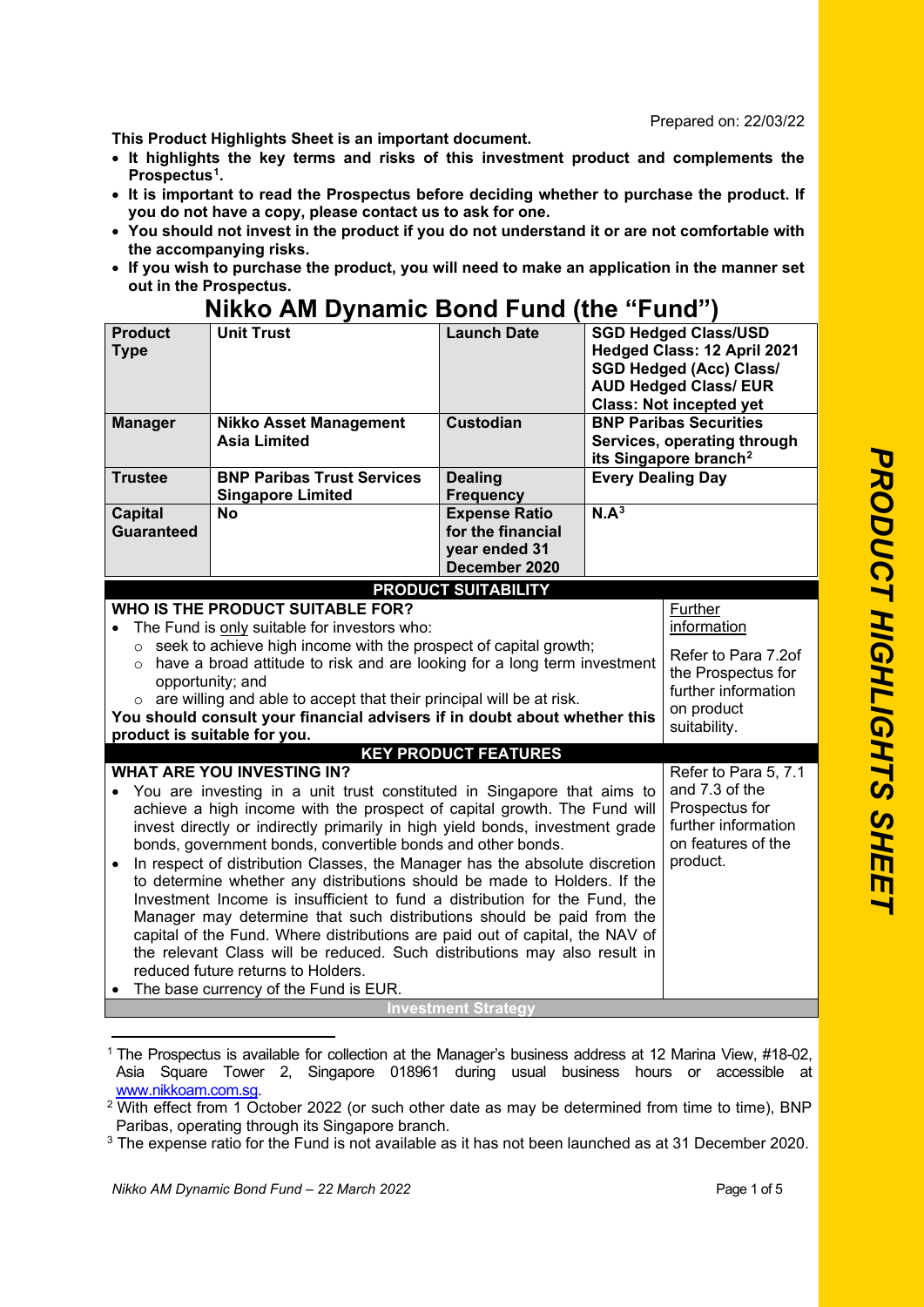| $\bullet$              | The Fund, as a feeder fund currently, invests substantially all of its assets in<br>the shares of Jupiter Global Fund - Jupiter Dynamic Bond (the<br>"Underlying Fund"), a sub-fund within the Jupiter Global Fund. The<br>Underlying Fund will invest primarily in higher yielding assets including high<br>yield bonds, investment grade bonds, government bonds, convertible bonds<br>and other bonds.<br>The Underlying Fund may use or invest in financial derivative<br>instruments ("FDIs"), including, but not limited to, forward currency<br>transactions, interest rate futures and credit default swaps and options to<br>hedge credit risk for hedging and/or efficient portfolio management.                                                                                                                                                                                                                                                                                                                                                                                                                                                                                                                                                                                                                                                                                                                                                                                                                                                 | Refer to Para 7.1 of<br>the Prospectus for<br>further information<br>on the investment<br>strategy of the<br>Fund.                                                                      |
|------------------------|------------------------------------------------------------------------------------------------------------------------------------------------------------------------------------------------------------------------------------------------------------------------------------------------------------------------------------------------------------------------------------------------------------------------------------------------------------------------------------------------------------------------------------------------------------------------------------------------------------------------------------------------------------------------------------------------------------------------------------------------------------------------------------------------------------------------------------------------------------------------------------------------------------------------------------------------------------------------------------------------------------------------------------------------------------------------------------------------------------------------------------------------------------------------------------------------------------------------------------------------------------------------------------------------------------------------------------------------------------------------------------------------------------------------------------------------------------------------------------------------------------------------------------------------------------|-----------------------------------------------------------------------------------------------------------------------------------------------------------------------------------------|
|                        | <b>Parties Involved</b>                                                                                                                                                                                                                                                                                                                                                                                                                                                                                                                                                                                                                                                                                                                                                                                                                                                                                                                                                                                                                                                                                                                                                                                                                                                                                                                                                                                                                                                                                                                                    |                                                                                                                                                                                         |
| $\bullet$              | <b>WHO ARE YOU INVESTING WITH?</b><br>The Manager is Nikko Asset Management Asia Limited.<br>The Trustee is BNP Paribas Trust Services Singapore Limited.<br>The custodian is BNP Paribas Securities Services, operating through its<br>Singapore branch (with effect from 1 October 2022 (or such other date<br>as may be determined from time to time), BNP Paribas, operating<br>through its Singapore branch).                                                                                                                                                                                                                                                                                                                                                                                                                                                                                                                                                                                                                                                                                                                                                                                                                                                                                                                                                                                                                                                                                                                                         | Refer to Para 2 to 4<br>of the Prospectus<br>for further<br>information on the<br>role and<br>responsibilities of<br>these entities and<br>what happens if<br>they become<br>insolvent. |
|                        | <b>KEY RISKS</b>                                                                                                                                                                                                                                                                                                                                                                                                                                                                                                                                                                                                                                                                                                                                                                                                                                                                                                                                                                                                                                                                                                                                                                                                                                                                                                                                                                                                                                                                                                                                           |                                                                                                                                                                                         |
|                        | WHAT ARE THE KEY RISKS OF THIS INVESTMENT?<br>You should be aware that the price of Units can go down as well as up.<br>The value of the product and its dividends or coupons may rise or fall.<br>The following are key risk factors that may cause you to lose some or all<br>of your investment:                                                                                                                                                                                                                                                                                                                                                                                                                                                                                                                                                                                                                                                                                                                                                                                                                                                                                                                                                                                                                                                                                                                                                                                                                                                        | Refer to Para 9,<br>11.6 and 14 of the<br>Prospectus for<br>further information<br>on risks of the<br>product.                                                                          |
|                        | <b>Market and Credit Risks</b>                                                                                                                                                                                                                                                                                                                                                                                                                                                                                                                                                                                                                                                                                                                                                                                                                                                                                                                                                                                                                                                                                                                                                                                                                                                                                                                                                                                                                                                                                                                             |                                                                                                                                                                                         |
| $\bullet$<br>$\bullet$ | You are exposed to interest rate and credit risk: Investments in debt<br>securities are subject to interest rate fluctuations and credit risks, such as<br>risk of default by the issuer, and are subject to adverse changes in general<br>economic conditions, the financial condition of the issuer, or both, or an<br>unanticipated rise in interest rates, which may impair the issuer's ability to<br>make payments of interest and principal, resulting in a possible default by<br>the issuer.<br>You are exposed to market risk. The prices of the securities comprised in<br>the portfolio of the Fund and the Units, and the income from them, may be<br>influenced by political and economic conditions, changes in interest rates,<br>the earnings of the corporations whose securities are comprised in the<br>Fund's portfolio, and the market's perception of such securities.<br>You are exposed to the risk of investing in foreign securities. The<br>investments of the Fund may be affected by political instability, exchange<br>controls, changes in taxation, foreign investment policies and other<br>restrictions and controls. The legal infrastructure and accounting, auditing<br>and reporting standards in certain countries may not provide the same<br>degree of investor protection or information to investors as would generally<br>apply in major securities markets. Foreign ownership restrictions in some<br>markets may mean that corporate action entitlements may not always be<br>secured or may be restricted. |                                                                                                                                                                                         |
|                        | Liquidity Risks                                                                                                                                                                                                                                                                                                                                                                                                                                                                                                                                                                                                                                                                                                                                                                                                                                                                                                                                                                                                                                                                                                                                                                                                                                                                                                                                                                                                                                                                                                                                            |                                                                                                                                                                                         |
|                        | The Fund is not listed and you can redeem only on Dealing Days.                                                                                                                                                                                                                                                                                                                                                                                                                                                                                                                                                                                                                                                                                                                                                                                                                                                                                                                                                                                                                                                                                                                                                                                                                                                                                                                                                                                                                                                                                            |                                                                                                                                                                                         |
|                        | <b>Product-Specific Risks</b>                                                                                                                                                                                                                                                                                                                                                                                                                                                                                                                                                                                                                                                                                                                                                                                                                                                                                                                                                                                                                                                                                                                                                                                                                                                                                                                                                                                                                                                                                                                              |                                                                                                                                                                                         |
|                        | You are exposed to the risk associated with the investment strategy of<br>the Underlying Fund. The performance of the Fund is subject to the<br>performance of the Underlying Fund. The Managers have no control over<br>the investment strategy of the manager of the Underlying Fund.<br>You are exposed to derivatives risk. The Manager may invest in                                                                                                                                                                                                                                                                                                                                                                                                                                                                                                                                                                                                                                                                                                                                                                                                                                                                                                                                                                                                                                                                                                                                                                                                  |                                                                                                                                                                                         |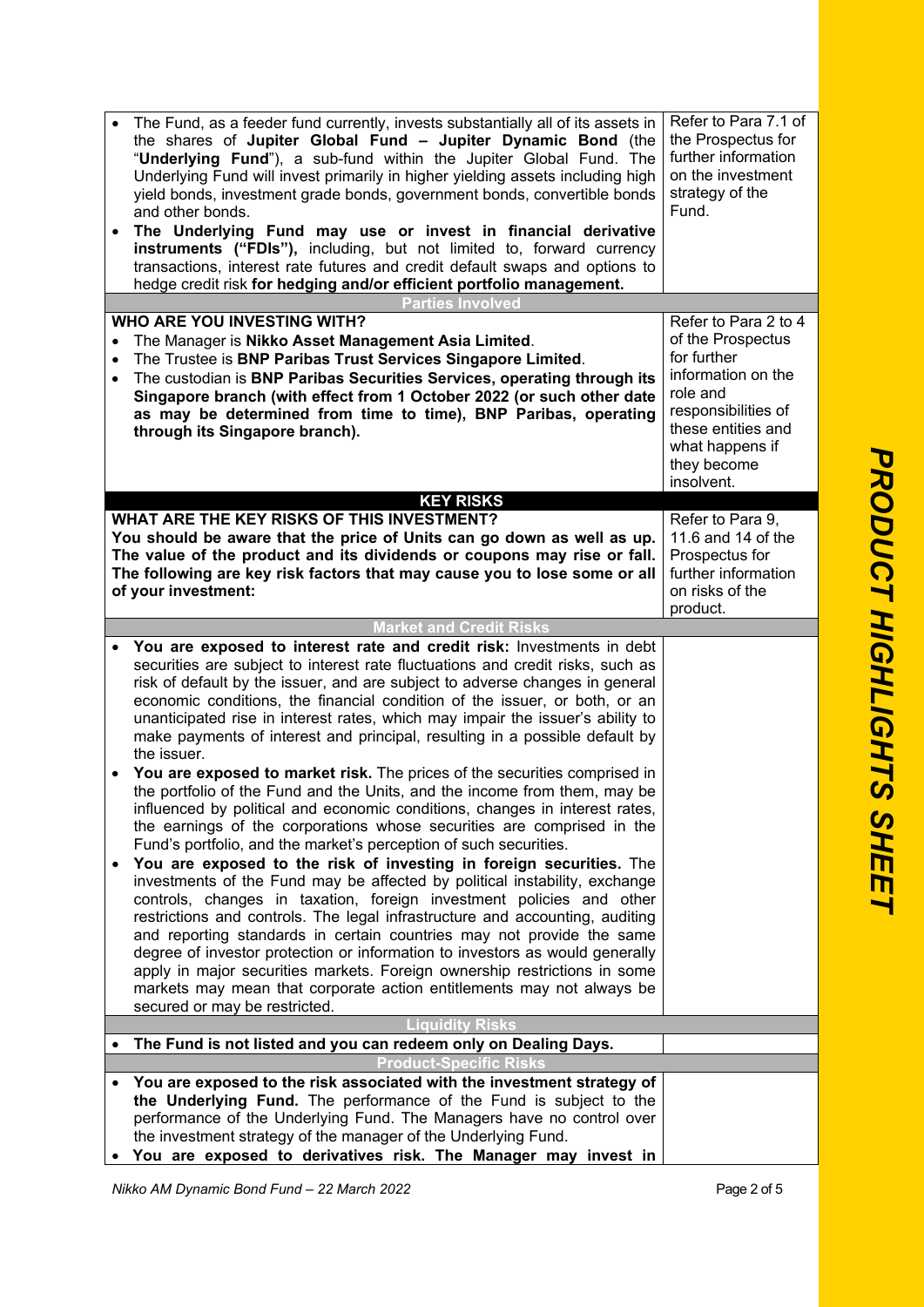|                                            | financial derivative instruments ("FDIs") for the purposes of hedging          |                     |
|--------------------------------------------|--------------------------------------------------------------------------------|---------------------|
|                                            | and/or efficient portfolio management. FDIs involve risks different from,      |                     |
|                                            | and in some cases, greater than, the risks presented by more traditional       |                     |
|                                            | investments. Some of the risks associated with FDIs are market risk,           |                     |
|                                            | management risk, credit risk, liquidity risk, moratorium risk, capital control |                     |
|                                            | risk, tax risk and leverage risk. The Underlying Fund also uses or invests     |                     |
|                                            | in FDIs, and it is possible that the Fund's NAV may be subject to              |                     |
|                                            | volatility due to the Fund's or the Underlying Fund's usage or                 |                     |
| investment in FDIs.                        |                                                                                |                     |
|                                            | You should be aware that your investment in the Fund may be exposed to         |                     |
|                                            | other risks of an exceptional nature from time to time.                        |                     |
|                                            | <b>FEES AND CHARGES</b>                                                        |                     |
|                                            | The following fees and charges are applicable to the Fund <sup>*</sup> :       | Refer to Para 8 of  |
| Payable directly by you                    |                                                                                | the Prospectus for  |
|                                            | • You will need to pay the following fees and charges as a percentage of your  | further information |
| gross investment sum:                      |                                                                                | on fees and         |
|                                            | Initial Sales Charge   Current: Up to 5.00%; Maximum: 5.00%                    | charges.            |
| <b>Realisation Charge</b>                  | Current: Nil; Maximum: 1%                                                      |                     |
| <b>Exchange Fee</b>                        | Where the Initial Sales Charge paid for Units being                            |                     |
|                                            | exchanged is less than the Initial Sales Charge                                |                     |
|                                            | payable for the Units being acquired, the Manager                              |                     |
|                                            | shall be entitled to charge for the difference.                                |                     |
|                                            | The approved distributors of the Manager may also charge additional fees       |                     |
|                                            | not listed in the Prospectus. You should therefore check with the approved     |                     |
| distributors before subscribing for Units. |                                                                                |                     |
|                                            | Payable by the Fund from invested proceeds*                                    |                     |
|                                            | • The Fund will pay the following fees and charges to the Manager, Trustee     |                     |
| and other parties:                         |                                                                                |                     |
| <b>Annual</b>                              | Current: 1.30% of the Class' NAV; Maximum: 2.00%                               |                     |
| <b>Management Fee</b>                      | of the Class' NAV                                                              |                     |
| (a) Retained by                            | - (a) 40% to 100% of Annual Management Fee                                     |                     |
| <b>Manager</b>                             | - (b) 0% to 60% <sup>4</sup> of Annual Management Fee                          |                     |
| (b) Paid by Manager                        |                                                                                |                     |
| to financial adviser                       |                                                                                |                     |
| (trailer fee)                              |                                                                                |                     |
|                                            | Current: 0.025% of the Fund's NAV; Maximum: 0.10%                              |                     |
|                                            | of the Fund's NAV. Subject always to a minimum fee                             |                     |
| <b>Annual Trustee Fee</b>                  | of SGD5,000 per annum or such lower amount as the                              |                     |
|                                            | Manager and the Trustee may agree from time to                                 |                     |
|                                            | time.                                                                          |                     |
|                                            | Subscription fee or preliminary charge: Up to 3.00%                            |                     |
|                                            | Realisation fee: Nil                                                           |                     |
| Fees charged by                            | Investment management fee: currently 0.50% -                                   |                     |
| the Underlying                             | however, a portion of the gross fees of 0.50% will be                          |                     |
| <b>Fund which the</b>                      | rebated back to the Fund in relation to the Fund's                             |                     |
| Fund invests in**                          | investment into the Underlying Fund.                                           |                     |
|                                            | Any other substantial fee/charge (i.e. 0.1% or more of                         |                     |
|                                            | the Underlying Fund's asset value):                                            |                     |
|                                            | - Aggregate Operating Fee: currently 0.14%                                     |                     |
| <b>Other Fees and</b>                      | Other fees and charges may each amount to or                                   |                     |
| <b>Charges</b>                             | exceed 0.10% per annum, depending on the                                       |                     |
|                                            | proportion that each fee or charge bears to the Fund's                         |                     |
|                                            | NAV.                                                                           |                     |
|                                            |                                                                                |                     |

<span id="page-2-0"></span><sup>4</sup> Your financial adviser is required to disclose to you the amount of trailer fee it receives from the Manager.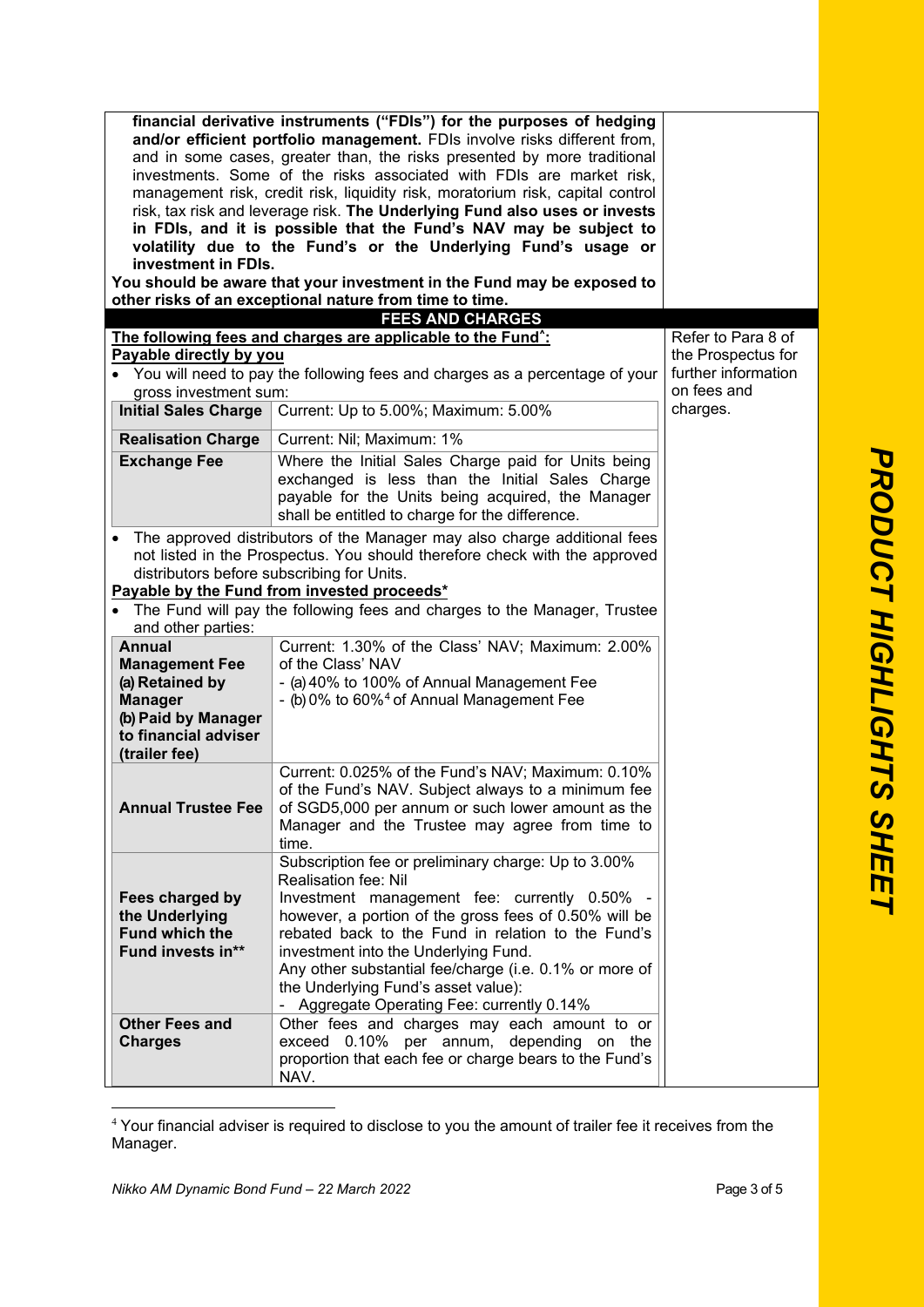| <sup>^</sup> You should note that the fees and charges applicable to the Fund (including<br>fees based on the NAV of the Fund) will be based on the NAV before Swing<br>Pricing adjustment (if any) is applied. Please refer to paragraph 20.10 of the<br>Prospectus for further details.<br>* In respect of the existing 5 Classes described in Paragraph 5.3 of the<br>Prospectus, the Managers intend to cap the total expense ratio of each Class<br>at 1.45% per Class. Any fees and expenses that are payable by the relevant<br>Class and are in excess of the total expense ratio cap for such Class will be<br>borne by the Managers and not the Class. The Managers reserve full<br>discretion, to remove or vary the percentage of such cap by notification to<br>Holders. In addition, for new Classes established subsequently, the Managers<br>reserve the discretion not to impose a cap or to impose a different cap on such                                                                                                                                                                                                                                                                                                                                                                                                                                                                                                                                                                                                                                                                                                                                                                                                                                                                                                                                                         |                                                                                  |
|------------------------------------------------------------------------------------------------------------------------------------------------------------------------------------------------------------------------------------------------------------------------------------------------------------------------------------------------------------------------------------------------------------------------------------------------------------------------------------------------------------------------------------------------------------------------------------------------------------------------------------------------------------------------------------------------------------------------------------------------------------------------------------------------------------------------------------------------------------------------------------------------------------------------------------------------------------------------------------------------------------------------------------------------------------------------------------------------------------------------------------------------------------------------------------------------------------------------------------------------------------------------------------------------------------------------------------------------------------------------------------------------------------------------------------------------------------------------------------------------------------------------------------------------------------------------------------------------------------------------------------------------------------------------------------------------------------------------------------------------------------------------------------------------------------------------------------------------------------------------------------------------------|----------------------------------------------------------------------------------|
| subsequent Classes.<br>**You should note that where a fee charged by the Underlying Fund is<br>calculated based on its NAV, such fee would be based on the "unswung" price<br>of the Underlying Fund (i.e without applying any Dilution Adjustment as<br>described in paragraph 9.3.9 of the Prospectus).                                                                                                                                                                                                                                                                                                                                                                                                                                                                                                                                                                                                                                                                                                                                                                                                                                                                                                                                                                                                                                                                                                                                                                                                                                                                                                                                                                                                                                                                                                                                                                                            |                                                                                  |
| <b>VALUATIONS AND EXITING FROM THIS INVESTMENT</b>                                                                                                                                                                                                                                                                                                                                                                                                                                                                                                                                                                                                                                                                                                                                                                                                                                                                                                                                                                                                                                                                                                                                                                                                                                                                                                                                                                                                                                                                                                                                                                                                                                                                                                                                                                                                                                                   |                                                                                  |
| <b>HOW OFTEN ARE VALUATIONS AVAILABLE?</b><br>The issue price and realisation price of the Units will be available on the<br>Business Day following each Dealing Day. You may check such prices on the<br>Manager's website (www.nikkoam.com.sg).                                                                                                                                                                                                                                                                                                                                                                                                                                                                                                                                                                                                                                                                                                                                                                                                                                                                                                                                                                                                                                                                                                                                                                                                                                                                                                                                                                                                                                                                                                                                                                                                                                                    | Refer to Para 10.9,<br>11 and 13 of the<br>Prospectus for<br>further information |
| HOW CAN YOU EXIT FROM THIS INVESTMENT AND WHAT ARE THE<br><b>RISKS AND COSTS IN DOING SO?</b><br><b>Cancellation of Units</b><br>If applicable to you, you may cancel your subscription for Units in the relevant<br>Class by giving written notice to the Manager through the approved<br>distributor(s) from whom you purchased your Units within 7 calendar days from<br>the date of your subscription or purchase of the Units. Any Initial Sales Charge<br>paid will be refunded to you. However, you will have to take the risk for any<br>price changes in the NAV of the relevant Class since you purchased the Units.<br><b>Realisation of Units</b><br>You can exit the Fund by writing to the Manager through the approved<br>distributor from whom you purchased your Units. If you are an institutional<br>investor who had purchased your Units directly from the Manager, you may<br>submit your realisation request to the Manager.<br>If your realisation request is received and accepted by 5 p.m. (Singapore time)<br>on a Dealing Day, you will be paid a price based on the value of the Fund for<br>that Dealing Day. If your realisation request is received and accepted after 5<br>p.m. (Singapore time), you will be paid a price based on the value of the Fund<br>on the immediately following Dealing Day.<br>The realisation proceeds that you will receive are calculated by multiplying the<br>number of Units to be realised by the realisation price. There is currently no<br>realisation charge imposed. An example is as follows:<br>Units to be realised $x$ Realisation price $=$ Realisation proceeds payable<br>\$1,050.00<br>1,000<br>\$1.050<br>x<br>$=$<br>The cancellation or realisation proceeds will normally be paid within seven<br>Business Days after the relevant Dealing Day on which the cancellation or<br>realisation request is received. | on valuation and<br>exiting from the<br>product.                                 |
| <b>CONTACT INFORMATION</b><br><b>HOW DO YOU CONTACT US?</b>                                                                                                                                                                                                                                                                                                                                                                                                                                                                                                                                                                                                                                                                                                                                                                                                                                                                                                                                                                                                                                                                                                                                                                                                                                                                                                                                                                                                                                                                                                                                                                                                                                                                                                                                                                                                                                          |                                                                                  |
| You may contact our approved distributors listed on our website at www.nikkoam.com.sg or call Nikko<br>Asset Management Asia Limited at 1800 535 8025.                                                                                                                                                                                                                                                                                                                                                                                                                                                                                                                                                                                                                                                                                                                                                                                                                                                                                                                                                                                                                                                                                                                                                                                                                                                                                                                                                                                                                                                                                                                                                                                                                                                                                                                                               |                                                                                  |